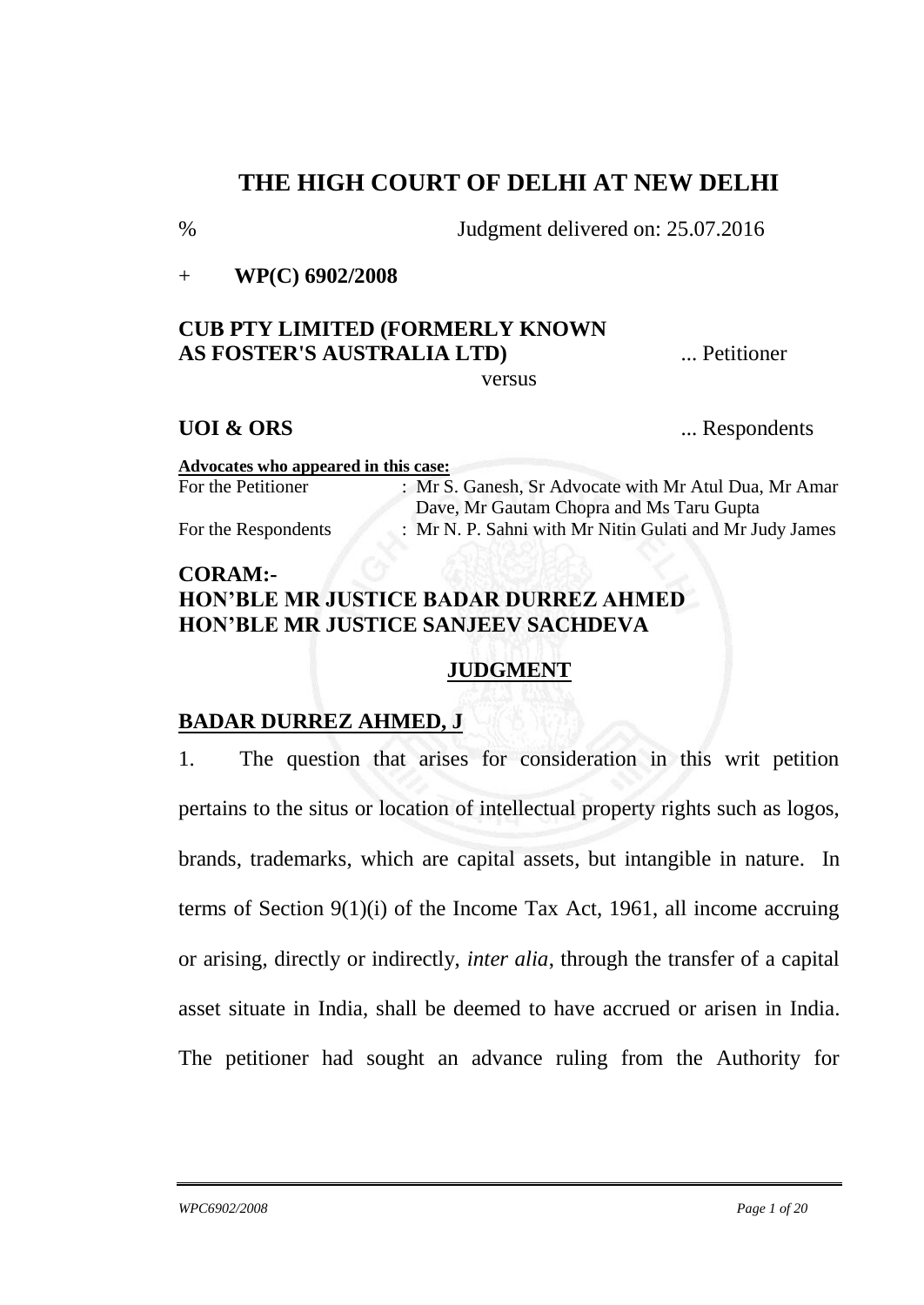Advance Ruling (Income Tax), New Delhi (hereinafter referred to as 'the AAR) on, *inter alia*, the following question:-

(i) On the facts and circumstances of the case, whether the receipt arising to the applicant, from the transfer of its right, title and interest in and to the trademarks, Foster's Brand Intellectual Property and grant of exclusive perpetual licence of Foster Brewing Intellectual Property is taxable in India, having regard to the provisions of the Income Tax Act, 1961 and the Double Taxation Avoidance Agreement between India and Australia?

2. By virtue of its order dated 14.05.2008, the AAR has answered the said question by holding that the income 'accrued' to the applicant, from the transfer of its right, title and interest in and to the trademarks and Foster's Brand Intellectual Property is taxable in India under the Income Tax Act, 1961. Insofar as the income attributable to the grant of perpetual and irrevocable licence in relation to Brewing Intellectual Property rights is concerned, the same is not liable to be taxed under the Income Tax Act, 1961.

3. The petitioner is aggrieved by the fact that the AAR has observed that the income 'accrued' to the petitioner from the transfer of its right, title and interest in and to the trademarks and the Foster's Brand Intellectual Property is taxable in India under the Income Tax Act, 1961. The AAR arrived at its said ruling after holding that the said intellectual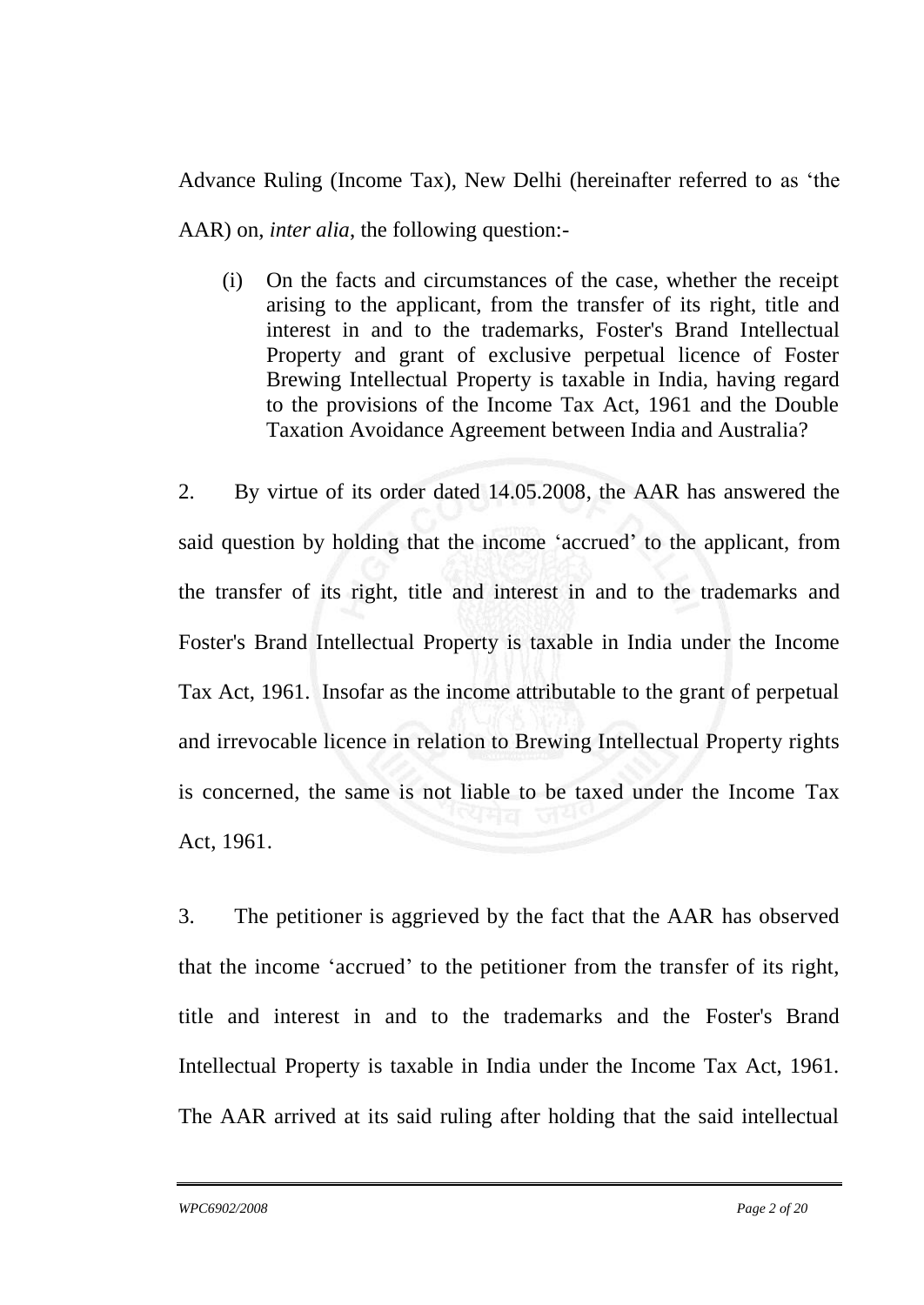property rights of the petitioner, which were the subject matter of assignment/transfer, were situate in India. The plea of the petitioner is that in the case of intangible capital assets the situs thereof has to be determined by the situs of the owner. This is so because the assets, being intangible, do not exist in any physical form and, therefore, cannot be said to be located at any physical place, unlike a tangible capital asset which exists in physical form and has a specific physical location. It is the case of the petitioner that because of the nature of an intangible capital asset, the common law principle '*mobilia sequuntur personam*' has been evolved, whereby a fiction is created to the effect that the situs of an intangible capital asset would be the situs of the owner of that asset. In this backdrop, it has been contended that since the owner of the intangible assets in question was located in Australia, the petitioner, being an Australian company, the intangible assets, which include the intellectual property rights of the petitioner, were also located in Australia. Therefore, the transfer of those assets would not result in any income deemed to have accrued in India and would not be exigible to tax in India.

4. On the other hand, the AAR was of the view that since the intellectual property rights, which are the subject matter of the present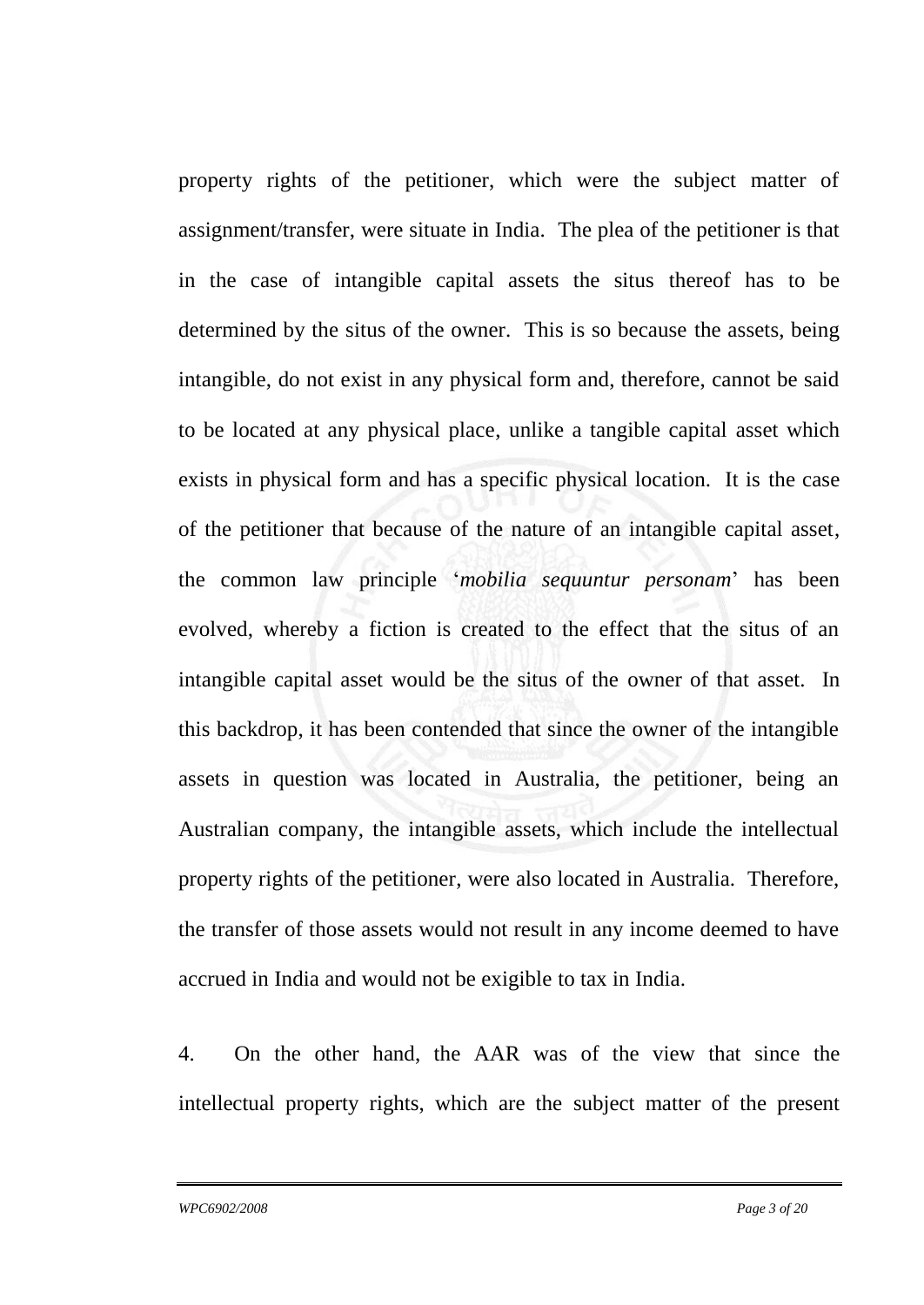petition, pertain to India, in the sense that they were used in India, nurtured in India and some of them were registered in India, the same had taken roots in India and, therefore, were completely situate in India. In coming to this conclusion, the AAR did not accept the applicability of the '*mobilia sequuntur personam*' principle to the facts of the present case and in doing so placed reliance, *inter alia*, (i) *Geoffrey Inc. v. South Carolina Tax Commission: 437 S.E. 2d 13 : (1993) 313 SC 15*; (ii) *Kmart Properties Inc. v. Taxation and Revenue Department: 139 NM 177 : 2006 NMCA 26* ; and (iii) *Commissioners of Inland Revenue v. Muller and Company: (1901) AC 217 (HL)*.The learned counsel for the revenue has supported the decision of the AAR and contended that the transaction in question, which involved the transfer of intellectual property rights, had a clear relation to the use of such rights in India and, therefore, they were clearly assets which were located in India.

## **FACTS**:

5. It would be necessary to set down the factual backdrop in which the question has arisen for our consideration. The petitioner (CUB Pty. Limited, formerly known as Foster's Australia Limited) had a 100% subsidiary – Dismin India Private Limited (Dismin). In turn, Dismin held 100% shares of FBG, Mauritius, which, in turn, held 100% shares of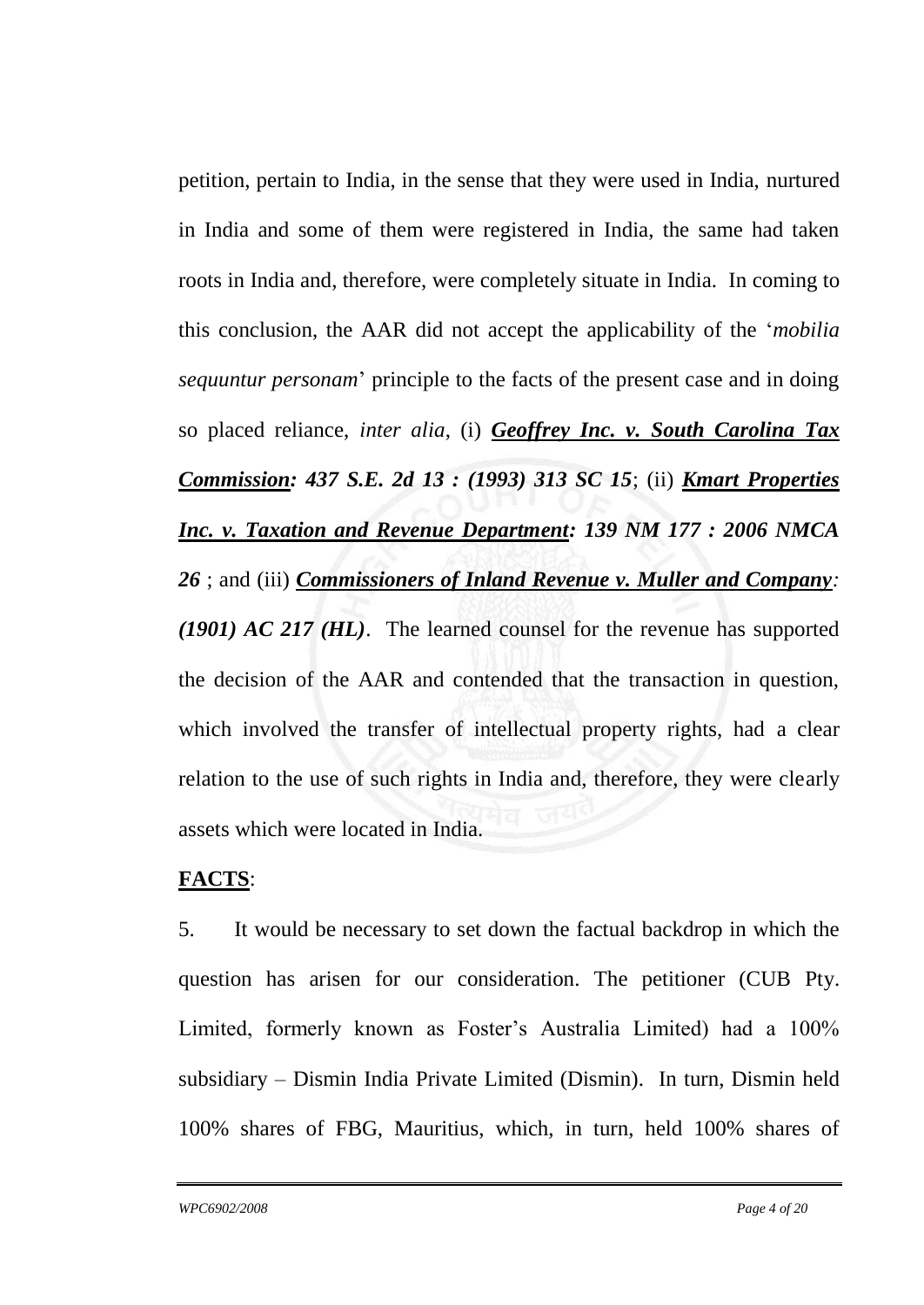Foster's India Limited. The latter company, namely, Foster's India Limited was incorporated on 26.09.1995. On 13.10.1997, a brand licence agreement (BLA) was executed between the petitioner and Foster's India Limited. By virtue of the BLA, Foster's India Limited was licensed to use in India four of the trademarks owned by the petitioner. They were:-

- (i) FORSTER's  $&$  F logo
- $(ii)$  F logo
- (iii) FORSTER's
- (iv) Kangaroo Device

In consideration of this licence, the petitioner received royalty and was subjected to withholding tax in India. It is pertinent to note that the BLA permitted Foster's India Limited to use the said licensed trademarks in India. The BLA did not transfer any other right to Foster's India Limited. In other words, the licensed trademarks continued to remain the absolute property of the petitioner. Foster's India Limited was only permitted to use the said four licensed trademarks in India as a licensee.

6. On 04.08.2006, an agreement, known as 'India sale purchase agreement' (ISPA), was executed in Melbourne between Dismin, the petitioner, Foster's Group Limited, SABMiller (A & A2) (hereinafter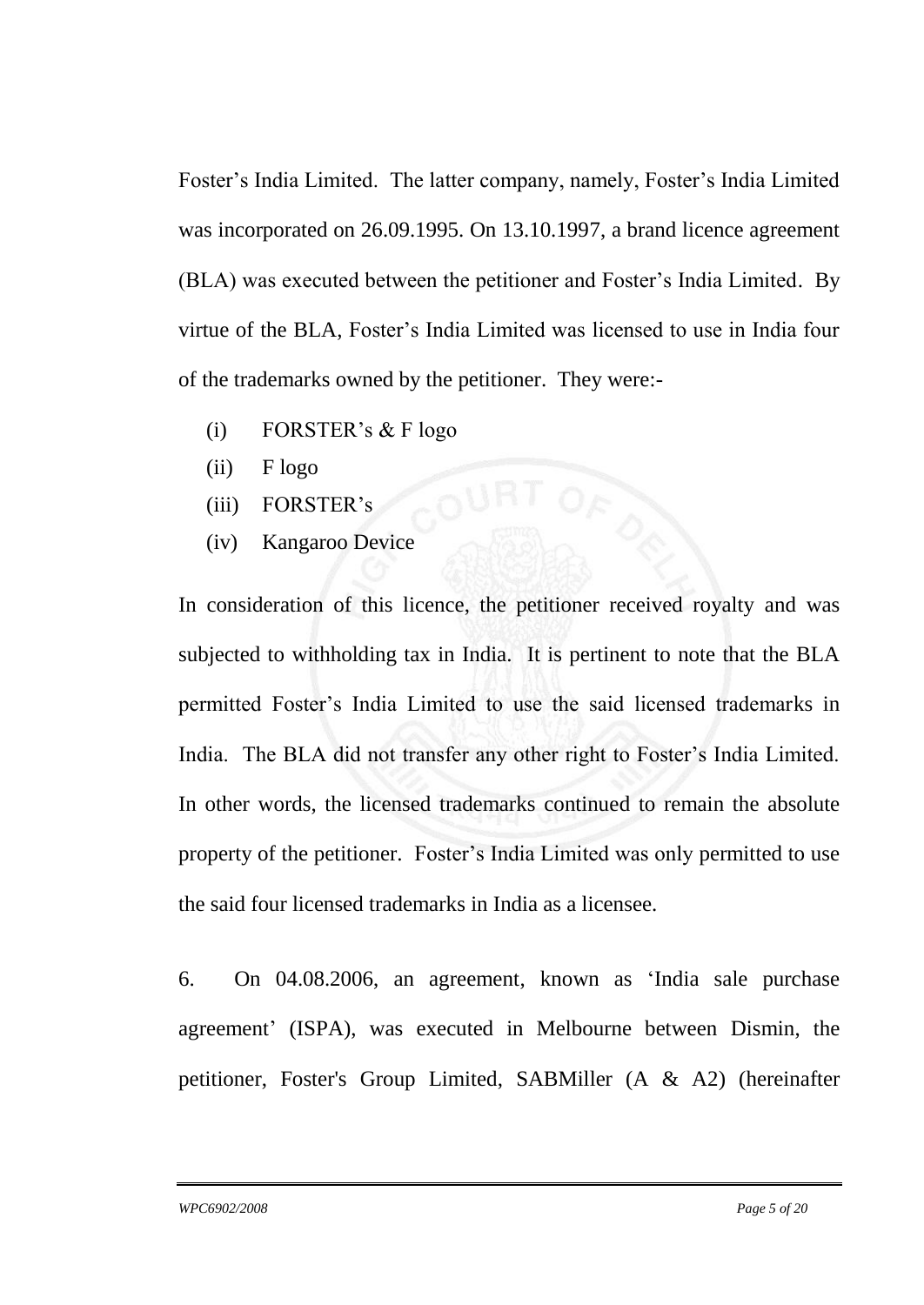referred to as the said SABMiller) and SABMiller Africa & Asia B.V. The

said transaction was a composite agreement which provided for:-

- (i) Sale of shares of FBG Mauritius by Dismin to SABMiller  $(A & A2);$
- (ii) Sale of the following by the Petitioner to SABMiller (A  $&$ A2)/its nominee:
	- (a) 16 Trademarks, including the said four licensed trademarks;
	- (b) Foster's Brand Intellectual Property; and
	- (c) Grant of exclusive and perpetual license in relation to Foster's Brewing Intellectual Property confined to India, to SABMiller. Purchase price as mentioned under the ISP Agreement was USD 120 million.

7. As a result of the ISPA, SABMiller (A & A2) became the owner of FBG Mauritius and thereby the owner of Foster's India Limited. Furthermore, 16 trademarks, which were owned by the petitioner (which included the said four licensed trademarks), were sold/assigned to SABMiller (A & A2) and/or its nominee. Clause 5.3 of the ISPA is relevant as it relates to pre-completion transactions. To the extent relevant, the said Clause 5.3 is reproduced herein below:-

# "**5.3 Pre — Completion transactions**

(a) On or before Completion, each of FGL, Dismin and, where applicable, Foster's Australia, must procure (at its own cost and expense) each of the following to occur: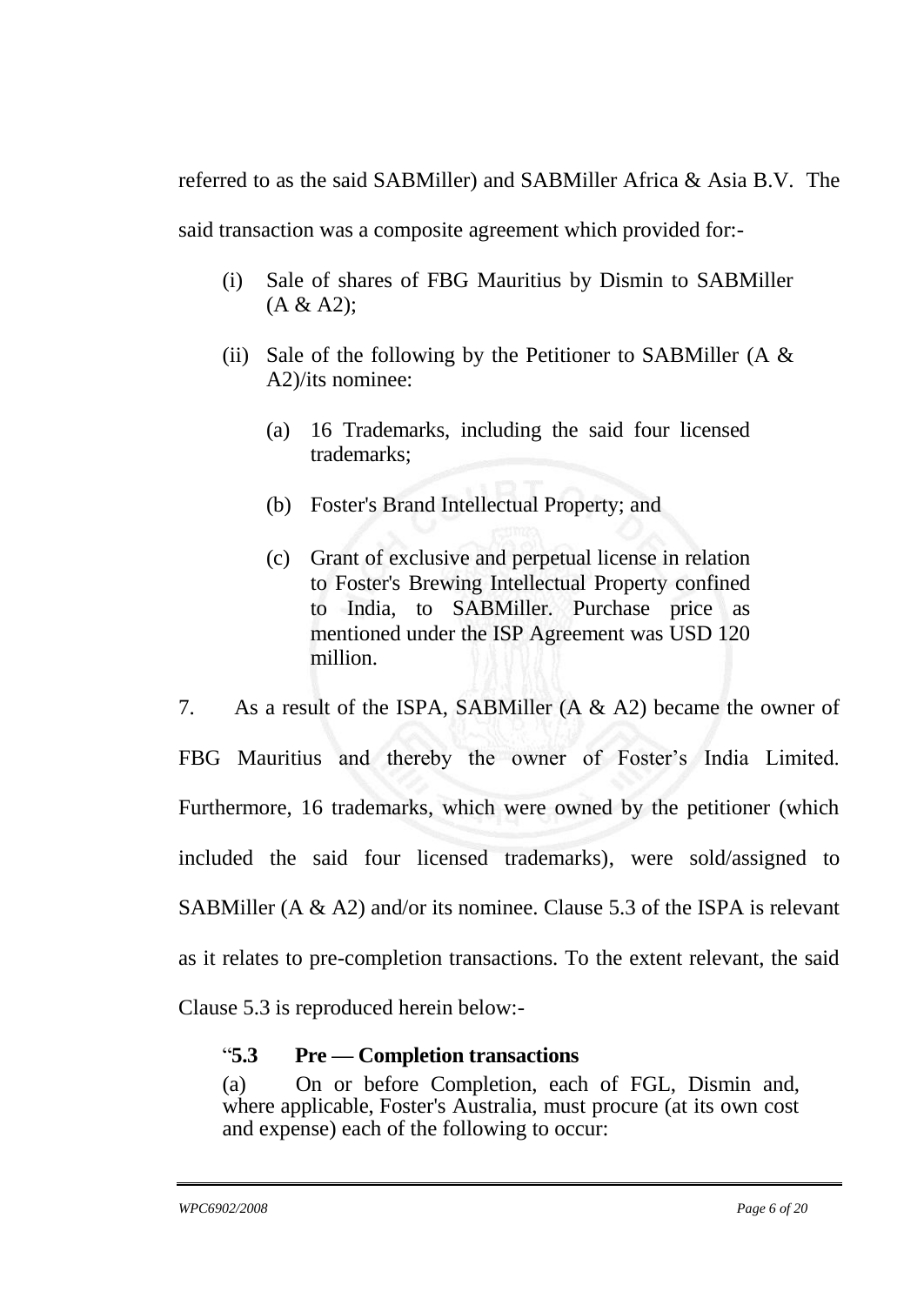|       | <b>XXXX</b>                                                                             | <b>xxxx</b> | xxxx        | $\mathbf{X} \mathbf{X} \mathbf{X}$ |  |
|-------|-----------------------------------------------------------------------------------------|-------------|-------------|------------------------------------|--|
| (i)   | <b>XXXX</b>                                                                             | <b>XXXX</b> | <b>XXXX</b> | <b>xxxx</b>                        |  |
| (111) | the termination of each of the:                                                         |             |             |                                    |  |
|       | Brand Licence Agreement; and<br>(A)<br>Technical Licence and Services Agreement;<br>(B) |             |             |                                    |  |
|       |                                                                                         |             |             |                                    |  |

It is, therefore, clear that under the ISPA, prior to the completion of the sale and purchase of the sale shares, the trademarks, the Foster's Brand Intellectual Property and the licence of the Foster's Brewing Intellectual Property in accordance with clauses 6 and 7, the BLA was required to be terminated. It will be remembered that the BLA had been entered into between the petitioner and Foster's India Private Limited, whereby the former had licensed four trademarks to the latter for use in India.

8. On 12.09.2006, a deed of termination of the BLA was executed in Australia. On the very same day, that is, on 12.09.2006, a deed of assignment was executed in Australia, whereby the petitioner assigned the said 16 trademarks to Skol Breweries Limited [nominee of SABMiller  $(A & A2)$ ].

9. On 22.09.2006, the petitioner moved an application before the AAR under Section 245-Q of the Income Tax Act, 1961, seeking an advance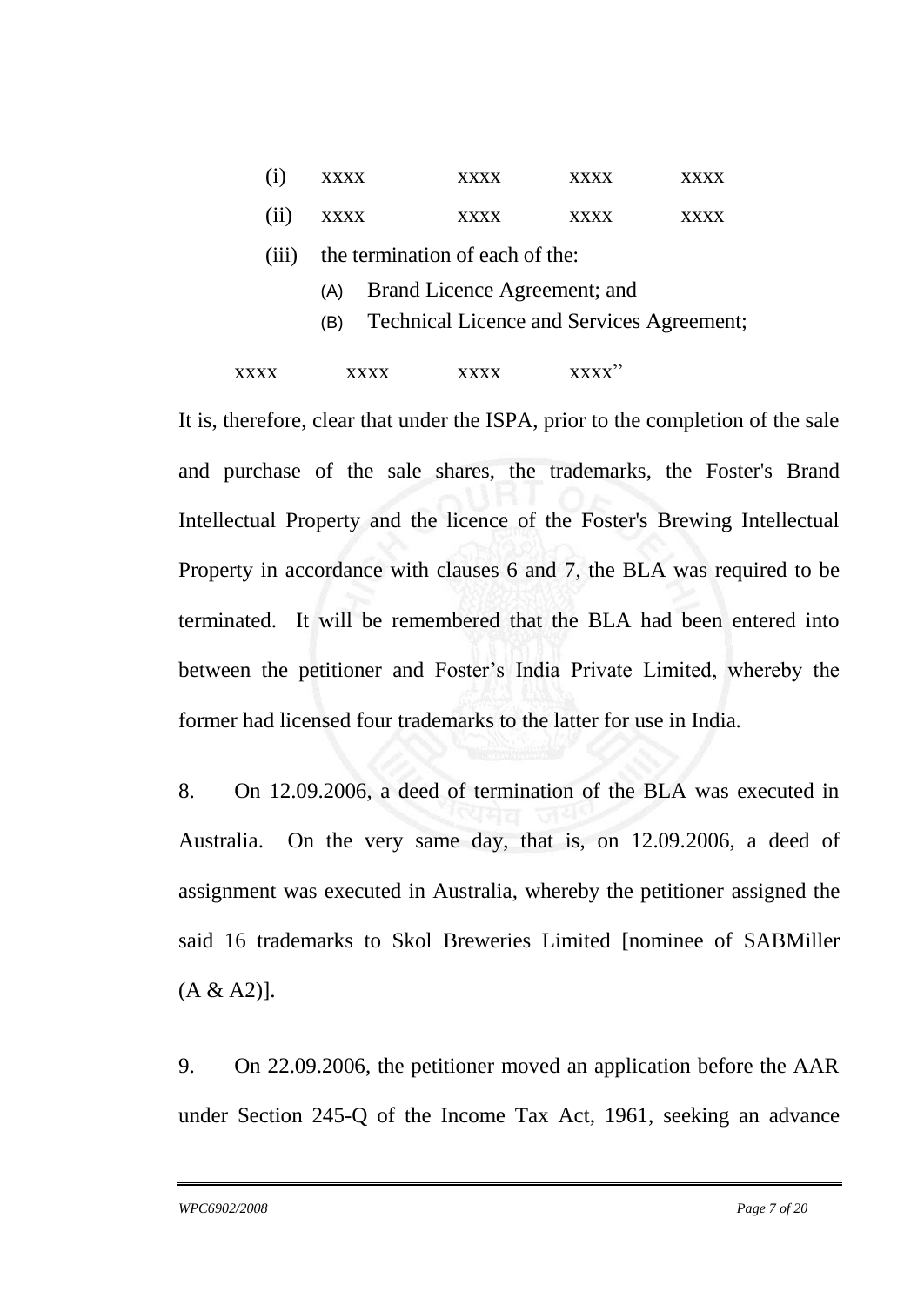ruling on, *inter alia*, the question extracted earlier in this judgment. By the impugned order dated 09.05.2008, the AAR held the income arising from the transaction of the transfer of the 16 trademarks to be deemed income accruing in India on the basis of its finding that the said intellectual property rights were capital assets situate in India. Being aggrieved by the said ruling, the petitioner had initially filed a Special Leave Petition, being SLP (Civil) No. 21519/2008 before the Supreme Court of India. But, on 08.09.2008, the same was withdrawn by the petitioner with liberty to move the High Court. And, that is how the present petition has been filed challenging the ruling given by the AAR.

#### **ARGUMENTS**:

10. On behalf of the petitioner, Mr Ganesh, the learned senior advocate, contended that the origin of the Forster's mark was unquestionably in Australia. The petitioner was the owner of the said brand/mark and the petitioner is an Australian company. The petitioner has also granted licences to use the trademarks in various countries across the world (approximately between 70-100 countries), including India. It was submitted that a licence to use a trademark confers only a limited right for the use of the mark and there is no assignment of any proprietary interest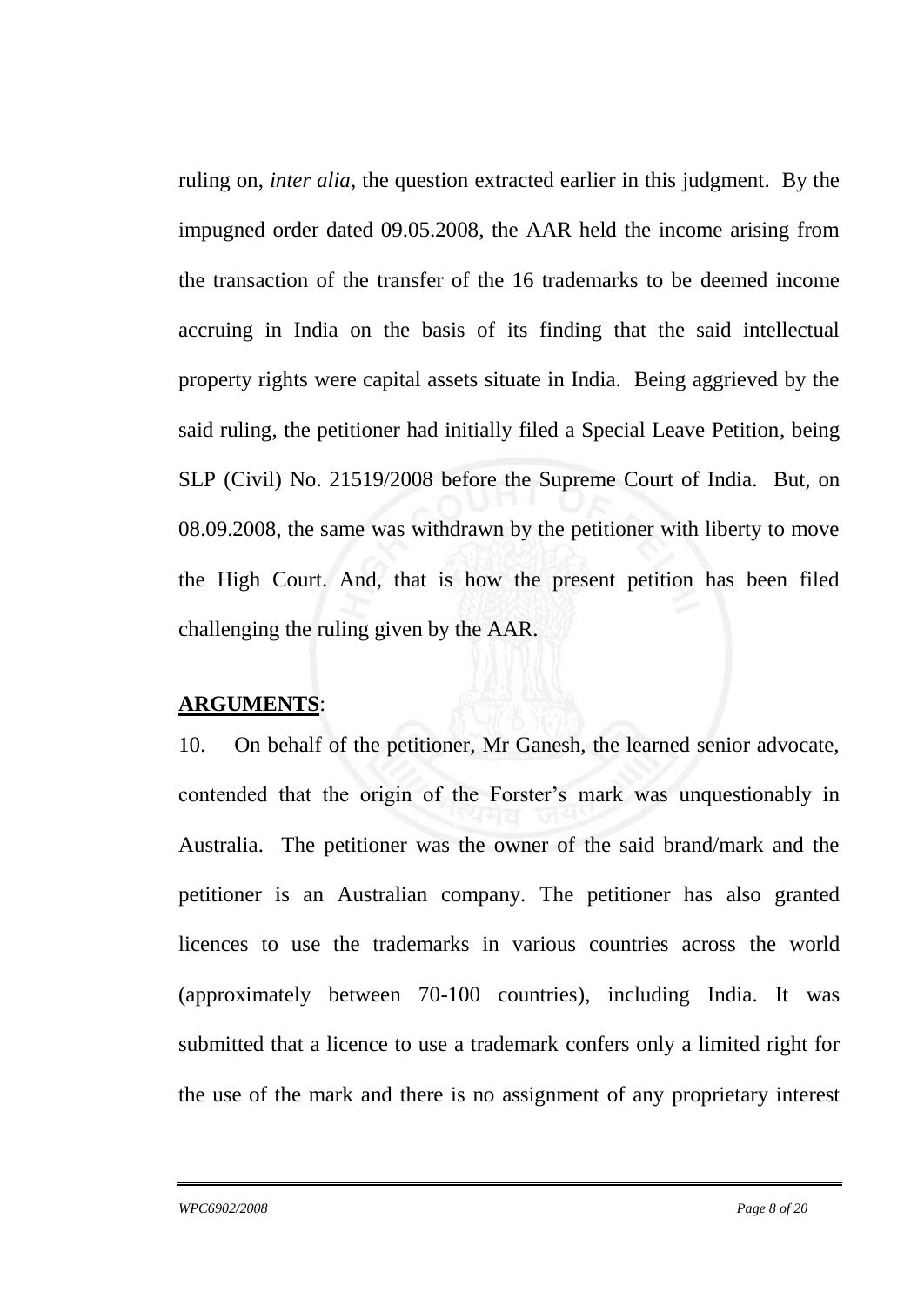therein. It was, therefore, submitted that the initial licence granted under the BLA did not confer any proprietary rights in Foster's India Limited. It was contended that as the trademarks were originally adopted by the petitioner in Australia, admittedly the intellectual property rights therein vested in the petitioner and the situs of those rights was clearly Australia. He submitted that by the grant of the licence under the BLA, since there was no transfer of any proprietary right, there was no shift in the situs of the trademarks to India. It was submitted that a distinction has to be drawn between the trademark and the right to use the trademark. According to Mr Ganesh, the situs of the trademark would be that of its owner. The right to use a trademark only generates royalty, which is paid to the owner, but the situs of the trademark remains that of the owner of the trademark. It was also contended by Mr Ganesh that if the contention that the grant of licence results in transfer of the situs of the trademark to the licensee countries were to be accepted, serious and major consequences involving multiple taxation would result. It was also contended that registration of trademarks in India did not imply the migration of the intellectual property rights to India. According to him, registration of a trademark only recognizes a right which pre-exists in the trademark. It was contended that the rights in a trademark are of common law origin and are protected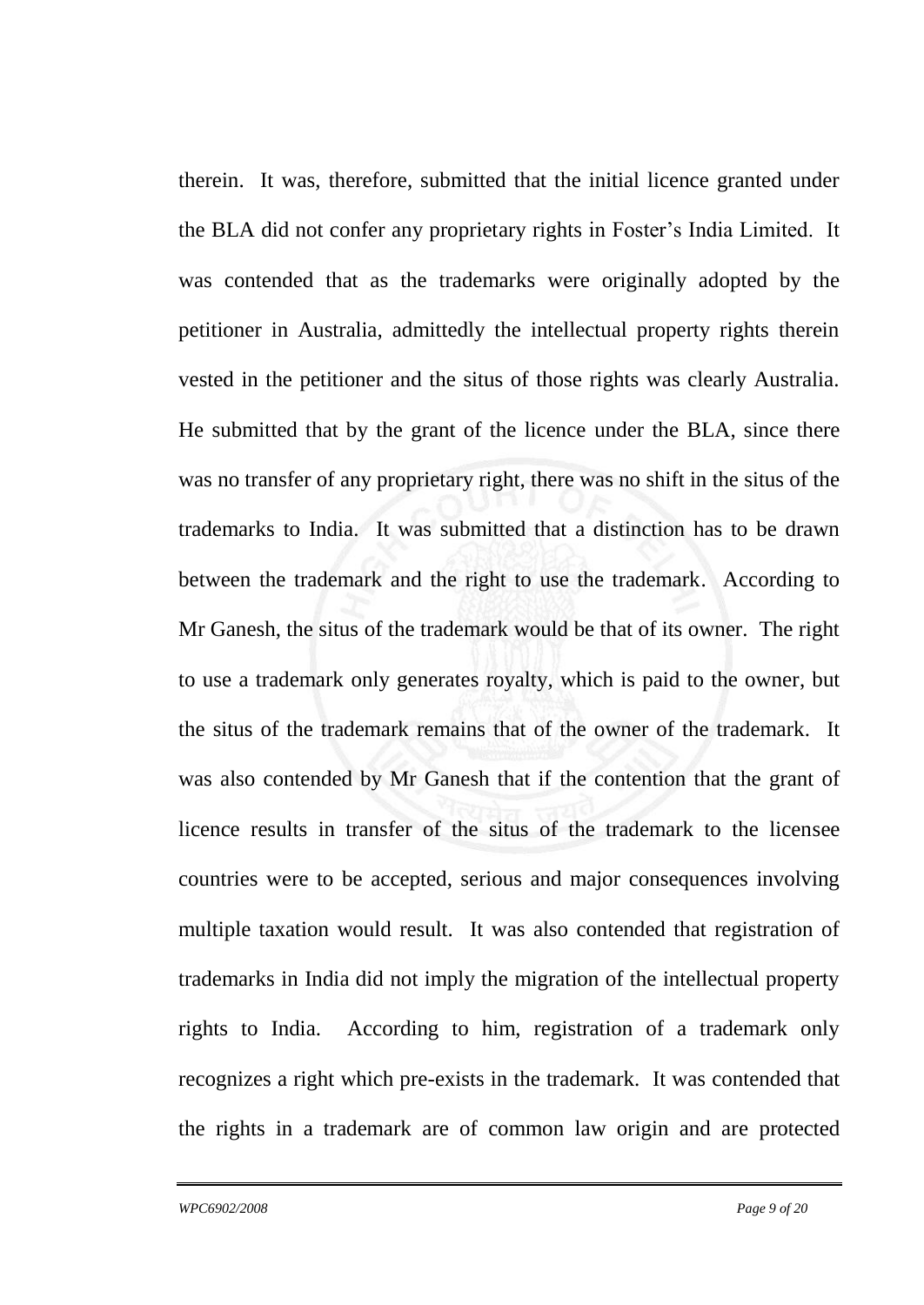thereunder. A trademark does not derive its existence from any statute and is protected even in the absence thereof. The statute, more or less, fortifies the common law by conferring a statutory title to the trademark on the owner. Mr Ganesh referred to the decision in the case of *Norwich* 

## *Pharmacal Company v. Commissioner of Internal Revenue: 1934 BTA*

*Lexis 1344*, wherein it was observed as under:-

"Rights in trade-marks are of common law origin, *General Baking Co. v. Gorman, 3 Fed.(2d) 891;* certiorari denied, *268 U.S. 705.* The right to a trade-mark exists at common law, *L. H. Harris Drug Co. v. Stucky, 46 Fed.* 624, and has long been protected thereby, *Piggly Wiggly Corp. v. Saunders, 1 Fed.(2d) 572;* affd., *30 Fed.(2d) 385.* A trade-mark does not derive its existence from any statute, state or Federal, but exists independent of statutes, and is protected even in the absence thereof. Trade-marks are not created by the trade-mark statutes. Such statutes merely fortify the common law right to a trademark by conferring the statutory title on the owner. Authorities cited, *supra,* and *La Croix v. May, 15 Fed. 236.*"

11. The learned counsel for the petitioner submitted that the location of a trademark is governed by the common law maxim of '*mobilia sequuntur personam*'*.* According to this principle or doctrine, the personal property held by a person is governed by the same laws that govern that person. This principle has been applied to determine the situs of intangibles which entails that the situs of intangible assets are to be determined on the basis of the situs of the owner of such intangible assets. It was submitted that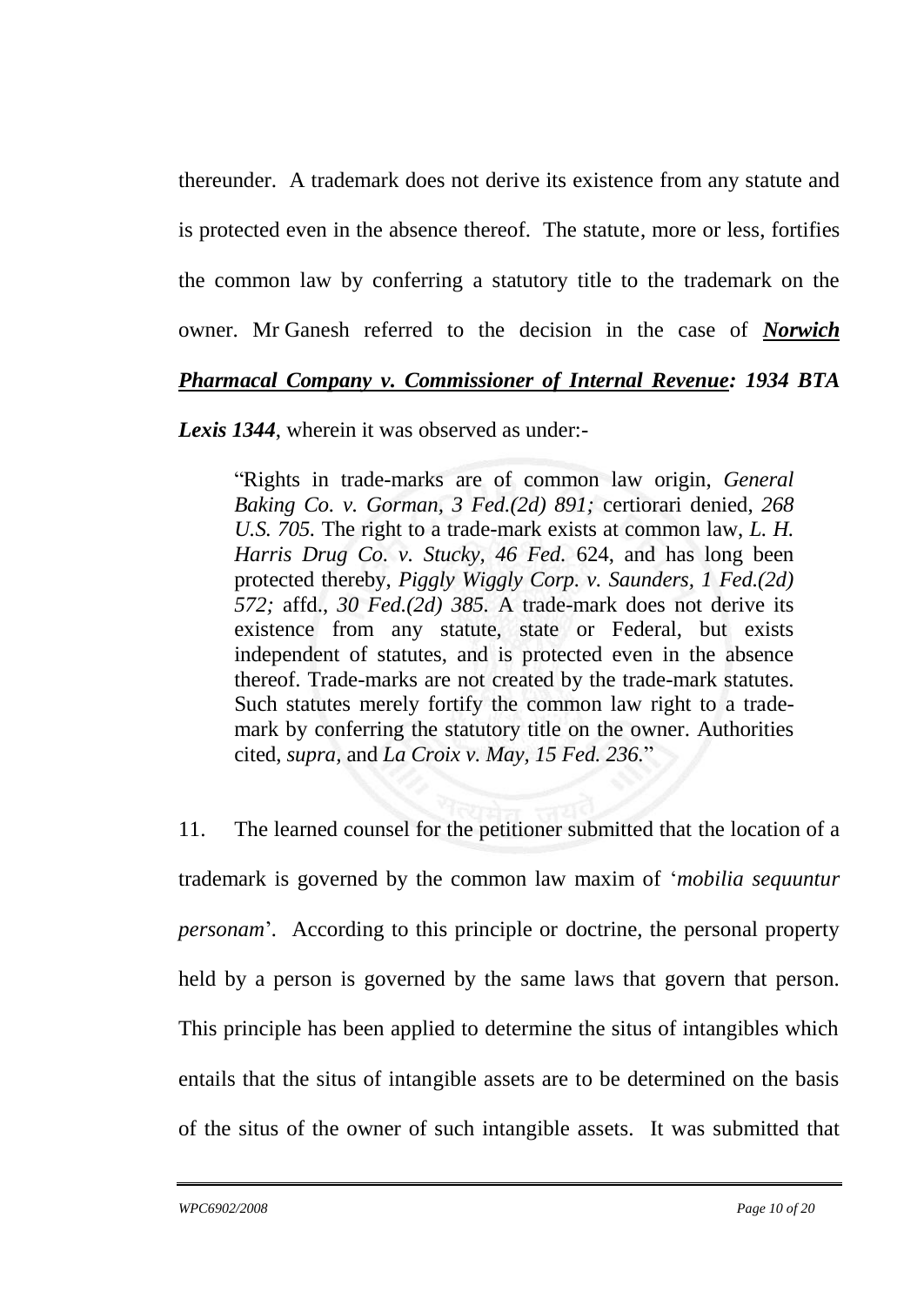the principle behind this doctrine was that intangibles are subject to the immediate control of the owner and since the intangibles themselves do not have any real situs, the domicile of the owner is the nearest approximation to their location. Reliance was placed on the decision of the Court of Appeal of California, Third Appellate District in the case of *Rainier Brewing Company v. CHAS. J. McColgan*: *94 Cal. App. 2d 118;1949 Cal.* 

*App. LEXIS 1499*, wherein it was observed as under:-

"It is immaterial that the plaintiff, prior to the transfer of its trade-mark and goodwill to be used in the State of Washington, also owned and conveyed a warehouse and equipment which it owned in Seattle. It still remains true, as conceded by the written stipulation of facts and the findings of the court, that plaintiffs domicile and principal place of business was in California and not in Washington. All of the facts and circumstances of this case indicate that the domicile and principal place of business was in San Francisco. That was, therefore, the situs of the intangible property rights represented by the proceeds from the transfer of the trade-mark and good will of the business. The receipts from that source, and not from the actual sales of beer in Washington, were attributable to the good will of the business attached to the trade-mark which had its situs in this state. That property interest did follow the "personam" of the corporation to its domicile in California. The doctrine of "mobilia sequuntur personam" appears to apply in full force to the facts of this case. We conclude that the commissioner properly and lawfully assessed ["\*8] and taxed to plaintiff the proceeds received in the year 1938, from the transfer of the trade-mark and good will of plaintiffs business. It is immaterial whether those property rights in intangible property may also be attributable to the contract, which the court suggests merely created the relationship of debtor and creditor between plaintiff and [\*122] the Seattle Brewing Company. That contract may be considered as mere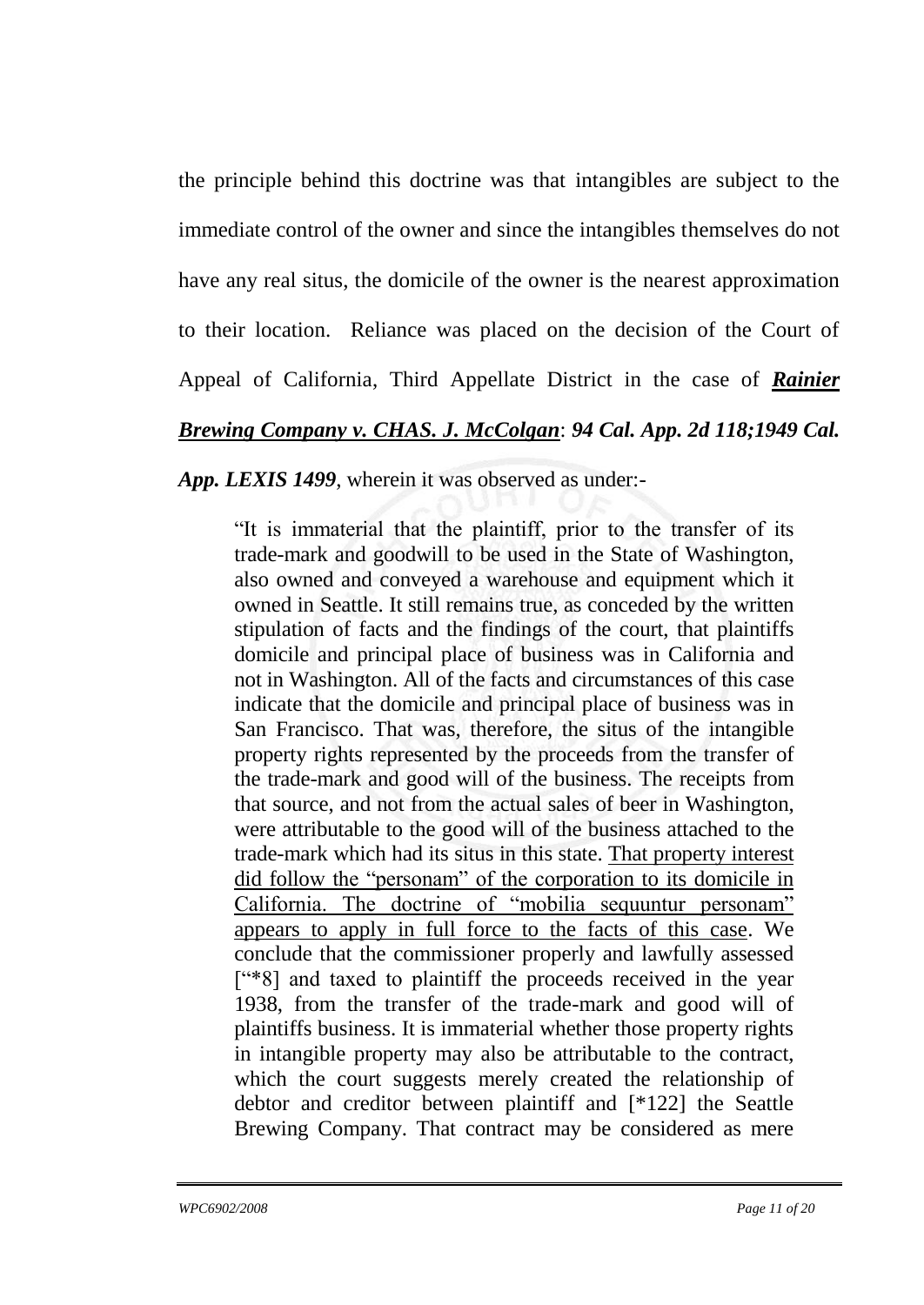evidence of the terms and conditions upon which the trade-mark for use in Washington was transferred. Even though the contract itself may not warrant the commissioner in attributing the receipts therein provided for to it, which we do not concede, the fact remains that they were attributable to the transferred trademark and attached goodwill of the corporation whose business was located in this state. That fixes the situs of the taxable property."

#### xxxx xxxx xxxx xxxx

"The term "mobilia sequuntur personam" is a maxim defined as meaning, "Movables follow the [law of the] person." (58 C.J.S. 837.) In *Miller v. McColgan, 17 Cal.2d 432 [110 P.2d 419, 134 A.L.R. 1424],* it is said at page 443: "The doctrine of *mobilia sequuntur personam* has been repeatedly and consistently maintained in determining the taxable situs of intangible property, and as recently as the 1938-1939 term the Supreme Court of the United States recognized it in *Curry v. McCanless, 307 U.S. 357 [59 Sup.Ct. 900, 906, 83 L.Ed. 1339, 123 A.L.R. 162], . . .*" (Quoting with approval, to that effect, from the last cited authority.)"

(underlining added)

12. It was further submitted on behalf of the petitioner that the common law rule of '*mobilia sequuntur personam*' continues to operate and be applicable in the absence of any contrary statutory provisions especially providing for the situs of intangibles. It was further submitted that it is within the jurisdiction of the legislature to promulgate specific provision for determination of situs of the trademarks. However, in India, since the legislature has not specifically provided for the situs of trademarks,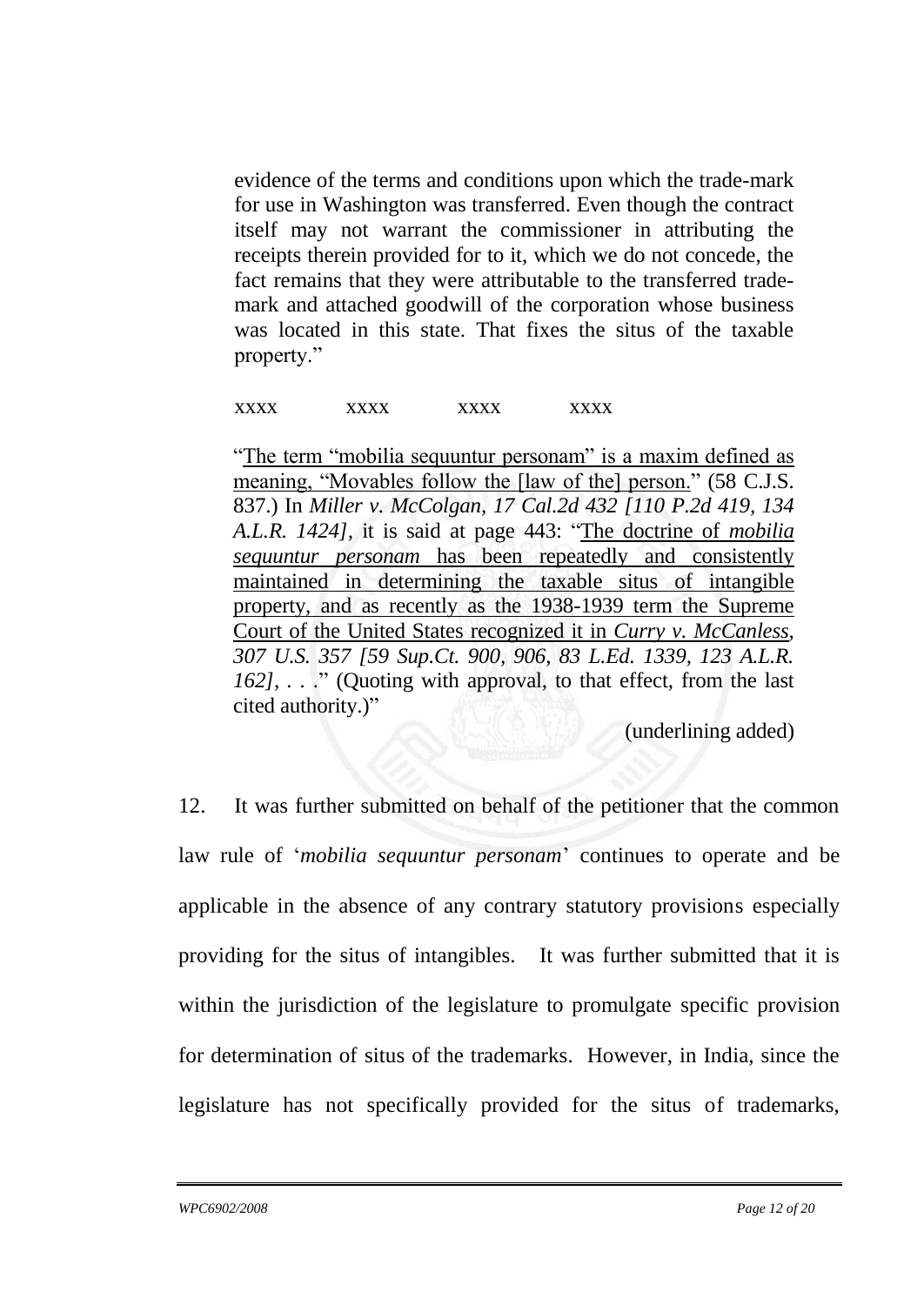therefore, the common law rule of '*mobilia sequuntur personam*' would be applicable. Reliance was placed on the following decisions:-

- (i) *Reliable Stores Corp. v. City of Detroit: 260 mich. 2 (Pg 2 and 3)*;
- (ii) *Humble Oil & Refining Co. v. Calvert***:** *414 S.W.2d 172 (Tex. 1967) (Pg 8)*;
- (iii) *David M. Howell v. The Village of Cassopolis: 35 Mich. 471 (Pg 2)*;
- (iv) *Bradley et al. v. Bauder: 36 Ohio St. 28 (Pg 5);*
- (v) *In re Truscon Steel Co.: 246 Mich. 174 (Pg 2)*; and
- (vi) *Fordhman Law Review: Vol. 4 Issue 2 Article 9* (page 355)

13. It was also contended by Mr Ganesh that the registration of a trademark does not entail creation of a trademark nor does it have any impact on its location. Reliance was placed on the Supreme Court decision in *Commissioner of Income Tax, Bombay v. Finlay Mills Limited*: *(1951) 20 ITR 475(SC)*. It was, therefore, contended that the mere fact that the trademarks were registered in India also did not mean that the situs of the trademarks had been shifted from Australia to India.

14. Mr N. P. Sahni appearing on behalf of the respondent/revenue supported the ruling of the AAR. He drew our attention to the said decision and, in particular, to paragraph 7 thereof, where the AAR noted that the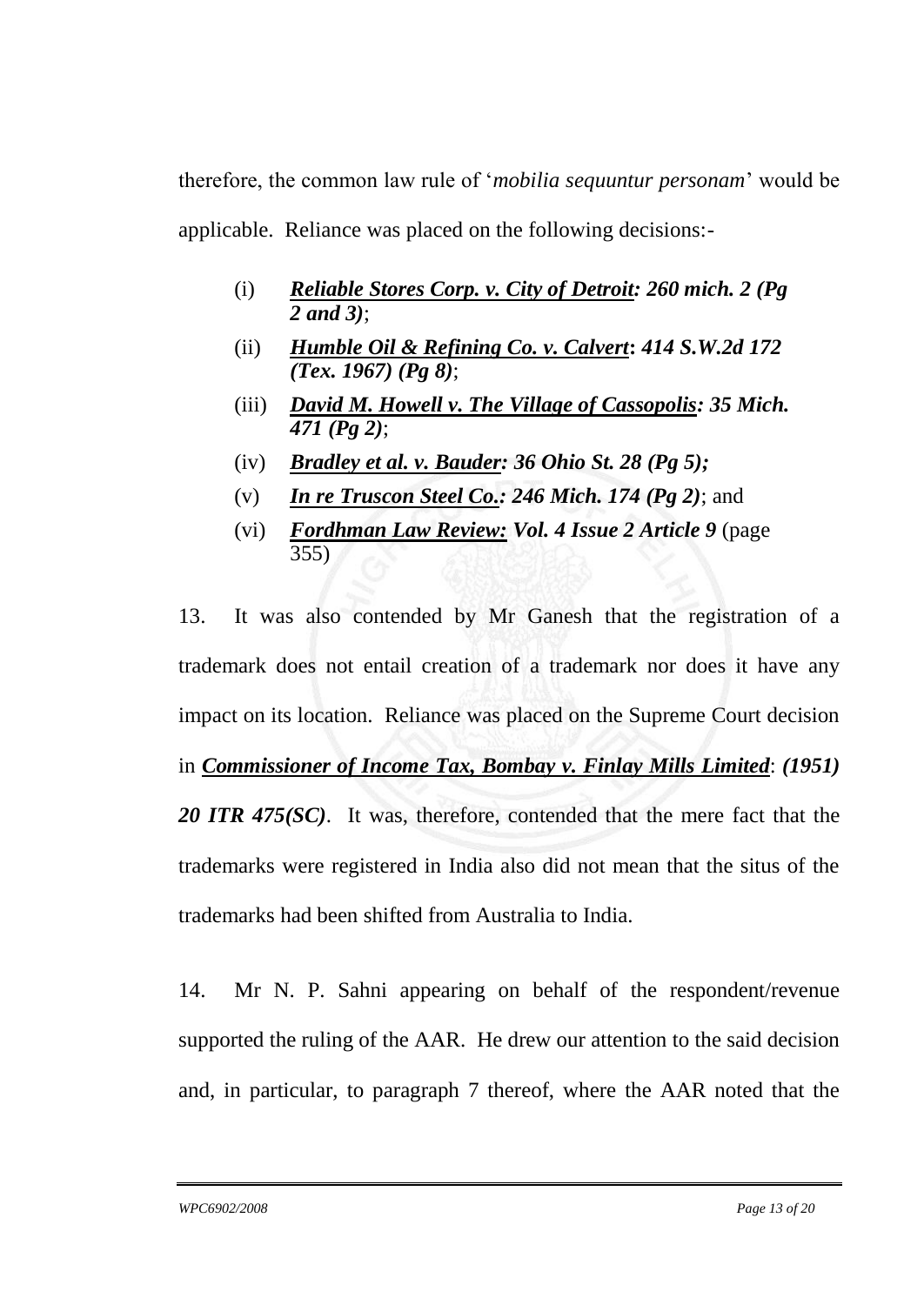crucial question that needs to be addressed is whether the capital assets transferred by and through the ISPA read with the deed of assignment were situate in India – an expression that is employed in Section  $9(1)(i)$  of the Income Tax Act, 1961. If they were, then the income arising from the transfer of the capital asset by a non-resident would be deemed to his income liable to be taxed in India. Thus, the question to be answered is whether the trademarks and other related intellectual property rights, which were transferred by virtue of the ISPA and the deed of assignment, were located in India?

15. The AAR came to the conclusion that the trademarks registered in India, together with the other features of the Foster's brand, had undoubtedly generated appreciable goodwill in the Indian market and such goodwill had been nurtured in India by the reason of coordinated efforts of the petitioner and Foster's India Private Limited till the date of the ISPA in 2006. The AAR was, therefore, of the view that it was reasonable to hold that the marketing intangibles comprising the Foster's trademarks and brand, which were in use for nearly a decade, had their abode in India by the crucial date of transfer of the said capital assets. The AAR was also of the view that even assuming that some of the trademarks were used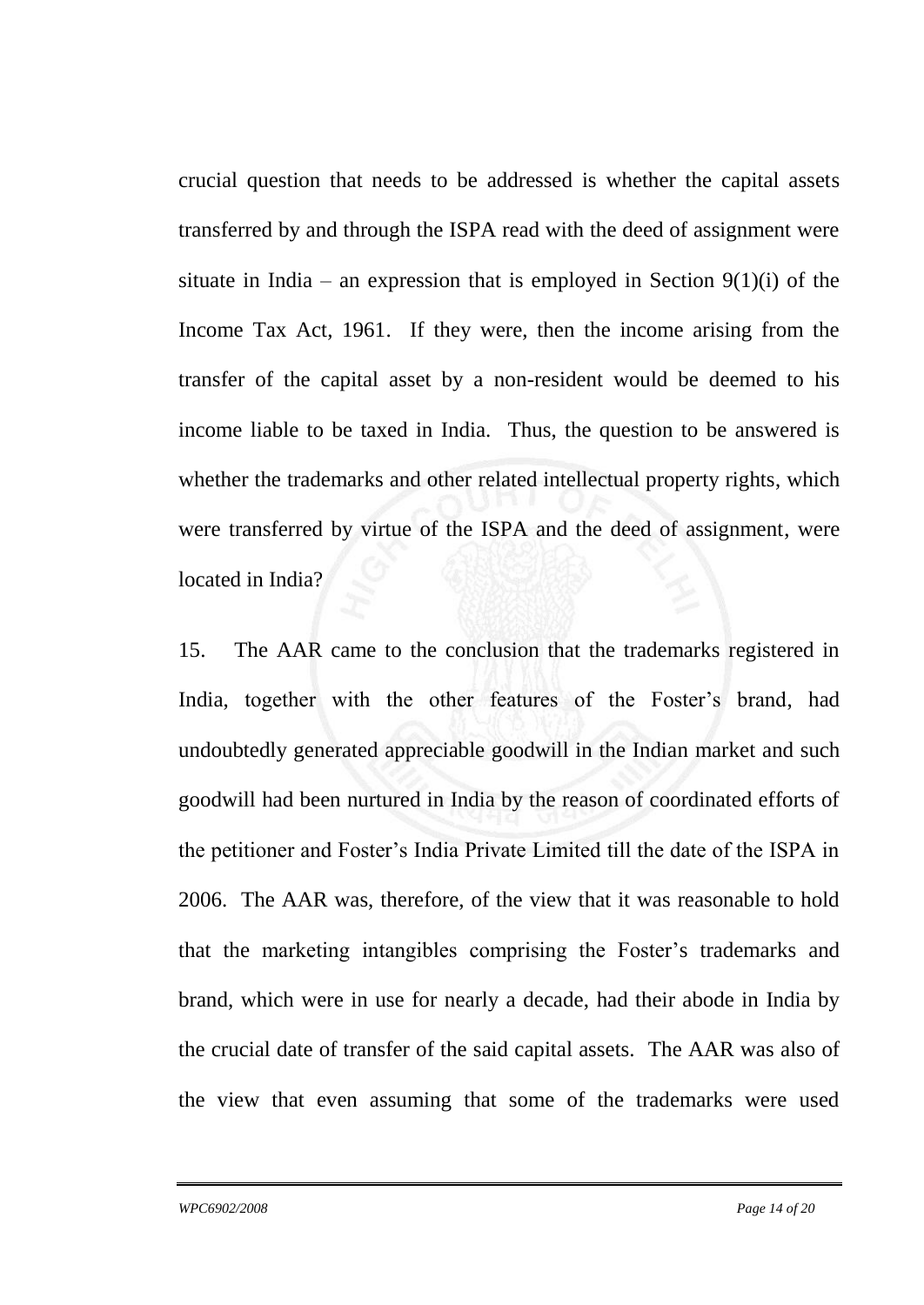elsewhere also, their existence in India could not be denied. The AAR used the expression that intellectual property belonging to the petitioner had its "tangible presence' in India at the time of the transfer. The AAR also took the view that the registration of the petitioner's trademark was one of the relevant factors pointing to the roots that the trademarks had taken and the recognition they had gained in India. The AAR also took the view that the termination of the BLA was not antecedent to the deed of assignment. This observation was straightaway criticized by Mr Ganesh as being wrong inasmuch as the termination of the BLA was a condition precedent to the assignment as noted in Clause 5.3 of the ISPA. We would tend to agree with Mr Ganesh on this aspect of the matter. At this point, it may be stated that Mr Ganesh had raised an argument that if the grant of a licence shifted the situs of the trademarks from Australia to India, the cancellation of the very same licence would, in any event, entail shifting back of the situs of the trademark to Australia. His argument was that if this were to be accepted, then clearly at the time when the deed of assignment was made, the situs of the trademark was firmly located in Australia and, therefore, could not be the subject matter of taxation in India.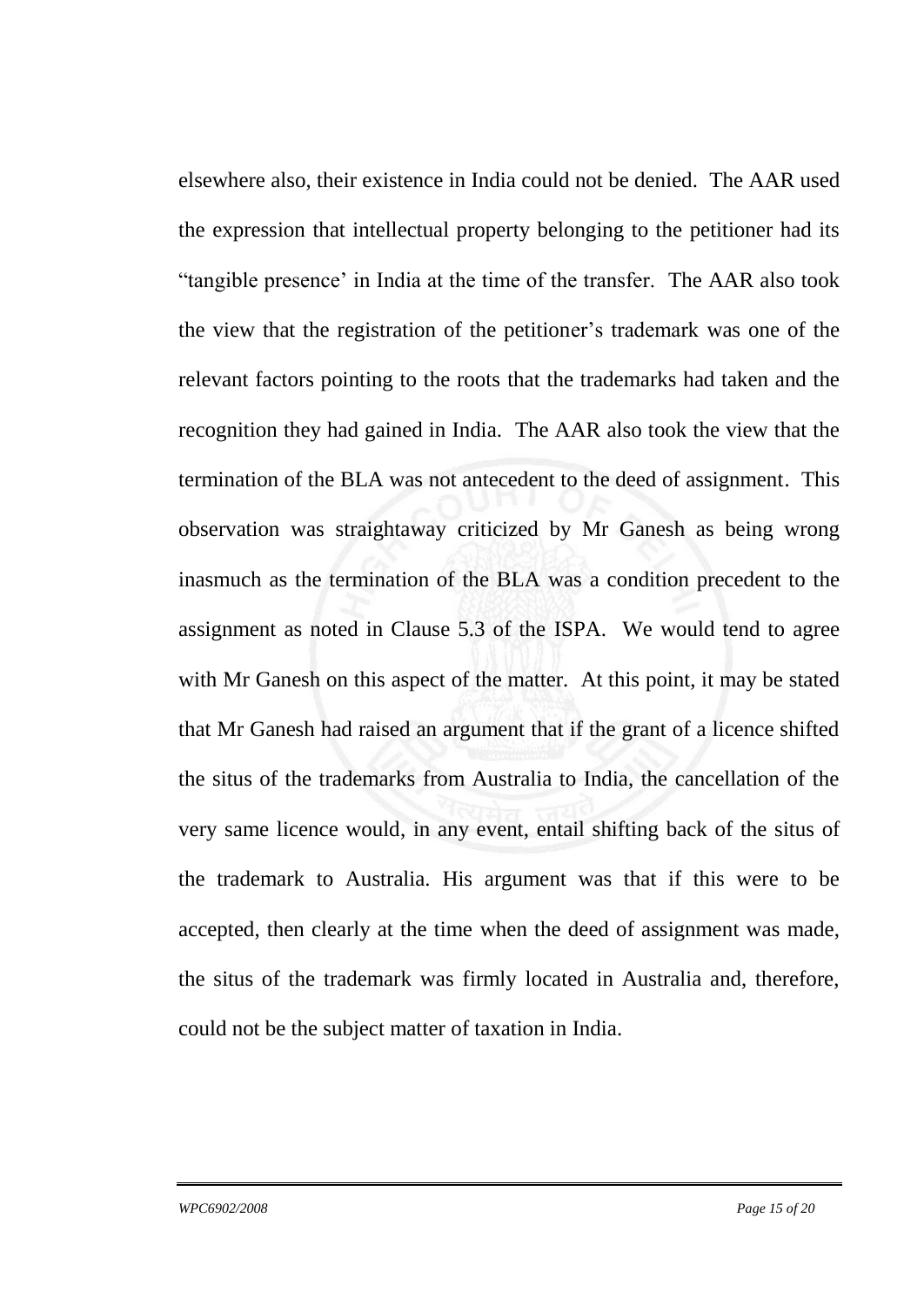16. The AAR also relied on **Geoffrey**'s case *(supra)*, *Kmart*'s case *(supra)* and **Muller**'s case *(supra)*. According to Mr Ganesh, Muller's case was related to goodwill and not trademarks and the *Kmart's* case *(supra)* could not have been relied upon because it had been overruled by the Supreme Court in a subsequent decision. Insofar as *Jeofferey*'s case *(supra)* was concerned, Mr Ganesh pointed out that the same was in respect of income from intangibles, which is different from capital gains from the transfer of intangible assets.

17. Mr Sahni, reiterating the reasoning and finding of the AAR, submitted that the transfer of intellectual property rights which are the subject matter of the present petition were only in respect of those rights which were within the territory of India. It was submitted that though the petitioner was the owner of the Foster's brand trademarks on a global basis, no other rights except India specific intellectual property rights were the subject matter of the transaction in question. He also submitted that when the brand was initially introduced in India, it had no value. But, when the petitioner sold the trademark and the brand intellectual property rights with respect to the territory of India, substantial proceeds were received by them from SABMiller. This clearly represents the value it had gained from its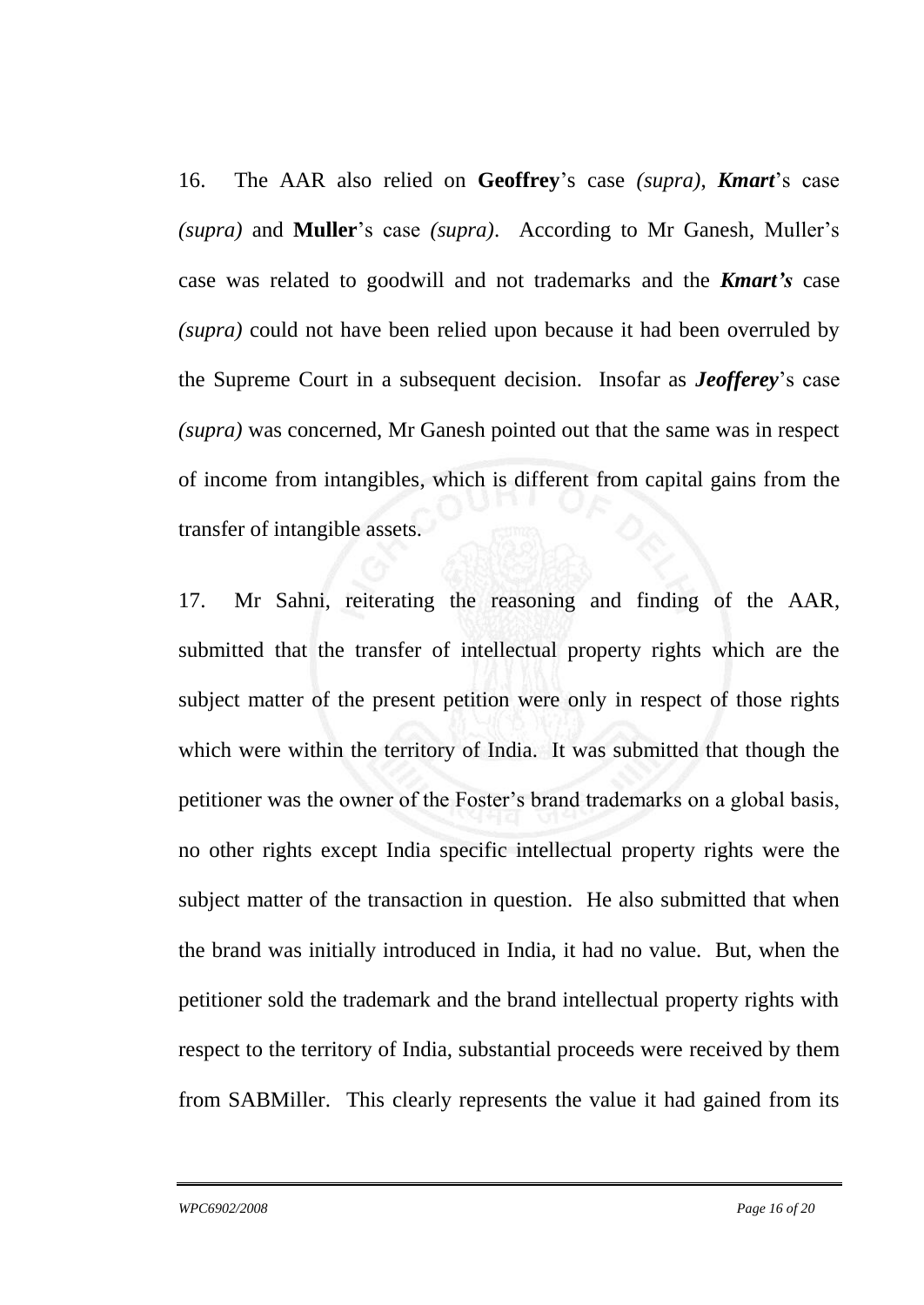operations in India. It was, therefore, contended that this was income which had accrued to the petitioner in respect of transfer of capital assets situate in India and was clearly liable to tax in India. It was also submitted by Mr Sahni that merely because the composite agreement of the transactions had taken place outside India, did not render any income arising from the said transactions to be not taxable in India.

18. Mr Sahni submitted that there was a fallacy in the arguments made on behalf of the petitioner placing reliance on the maxim of '*mobilia sequuntur personam*'. As an example, he submitted that suppose an Australian had registered trademarks and had spent and promoted the said trademarks only in India, could it still be said that since the said Australian was a resident of Australia, the situs of the trademark could also lie in Australia. A further question was posed that if the Australian migrated to another country, would the situs shift to that country? These questions were answered by Mr Sahni himself, obviously as  $-$  'no'. According to Mr Sahni, these were business intangibles and the situs of the same would be where the business is carried out and where the intangibles would be protected under the local law. It was submitted by Mr Sahni that the trademarks and other intellectual property rights, to the extent they related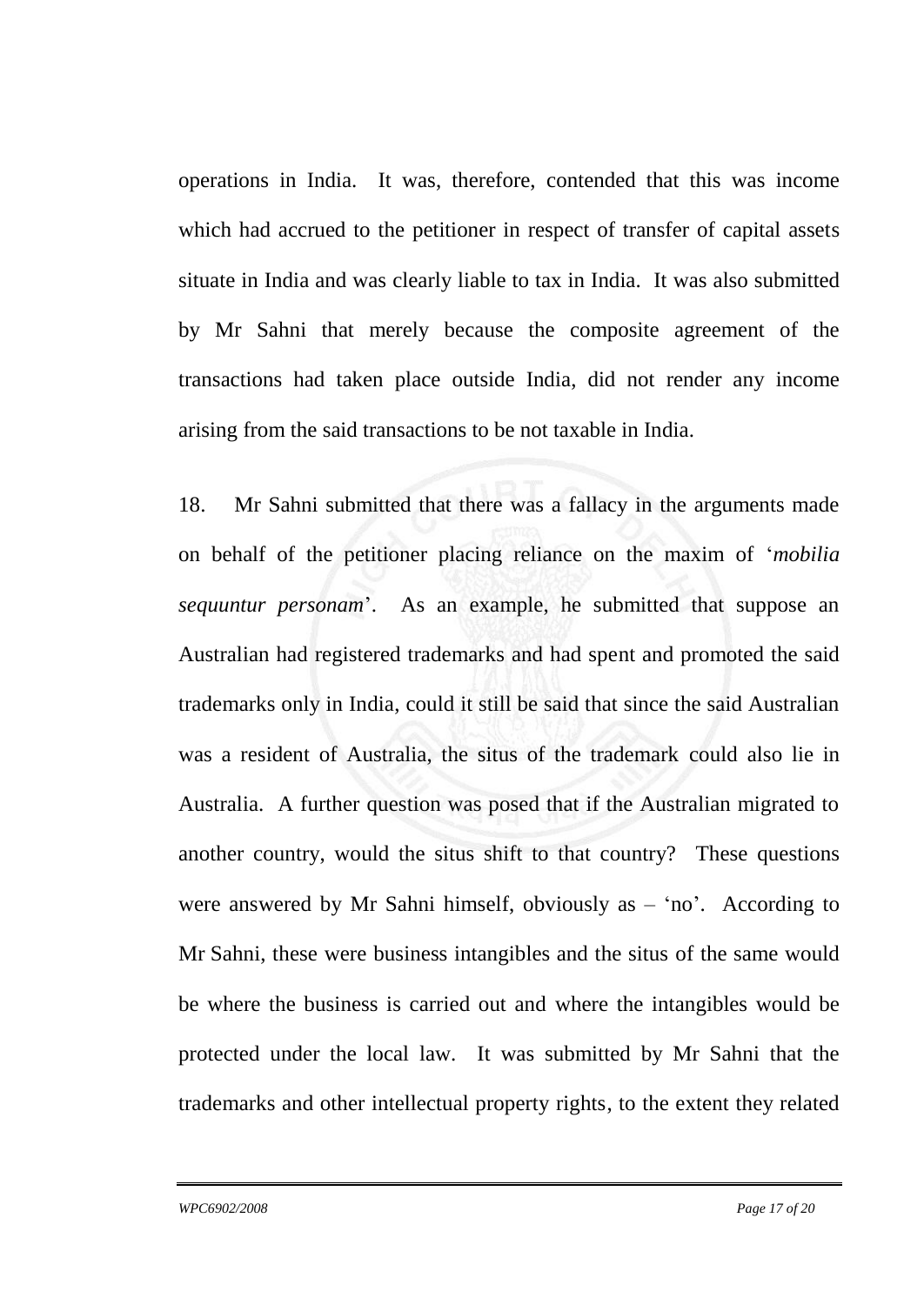to India, would have to be deemed to be located in India and it did not matter as to where the owner was located. Consequently, it was submitted that the principle of '*mobilia sequuntur personam*' would not apply in the present case and, therefore, no interference with the ruling of the AAR was called for.

#### **DISCUSSIO**N:

19. The issue of situs of an intangible asset, such as the intellectual property rights in trademarks, brands, logos etc. is indeed a tricky one. Insofar as the tangible assets are concerned, there is absolutely no difficulty. They exist in physical form and their existence is at specific locations. Thus, fixing their situs does not pose any problem. An intangible capital asset, by its very nature, does not have any physical form. Therefore, it does not exist in a physical form at any particular location. The legislature could have, through a deeming fiction, provided for the location of an intangible capital asset, such as intellectual property rights, but, it has not done so insofar as India is concerned. With regard to a share or interest in a company registered/incorporated outside India, Explanation 5 has been added to Section 9(1)(i) of the Income Tax Act, 1961 by virtue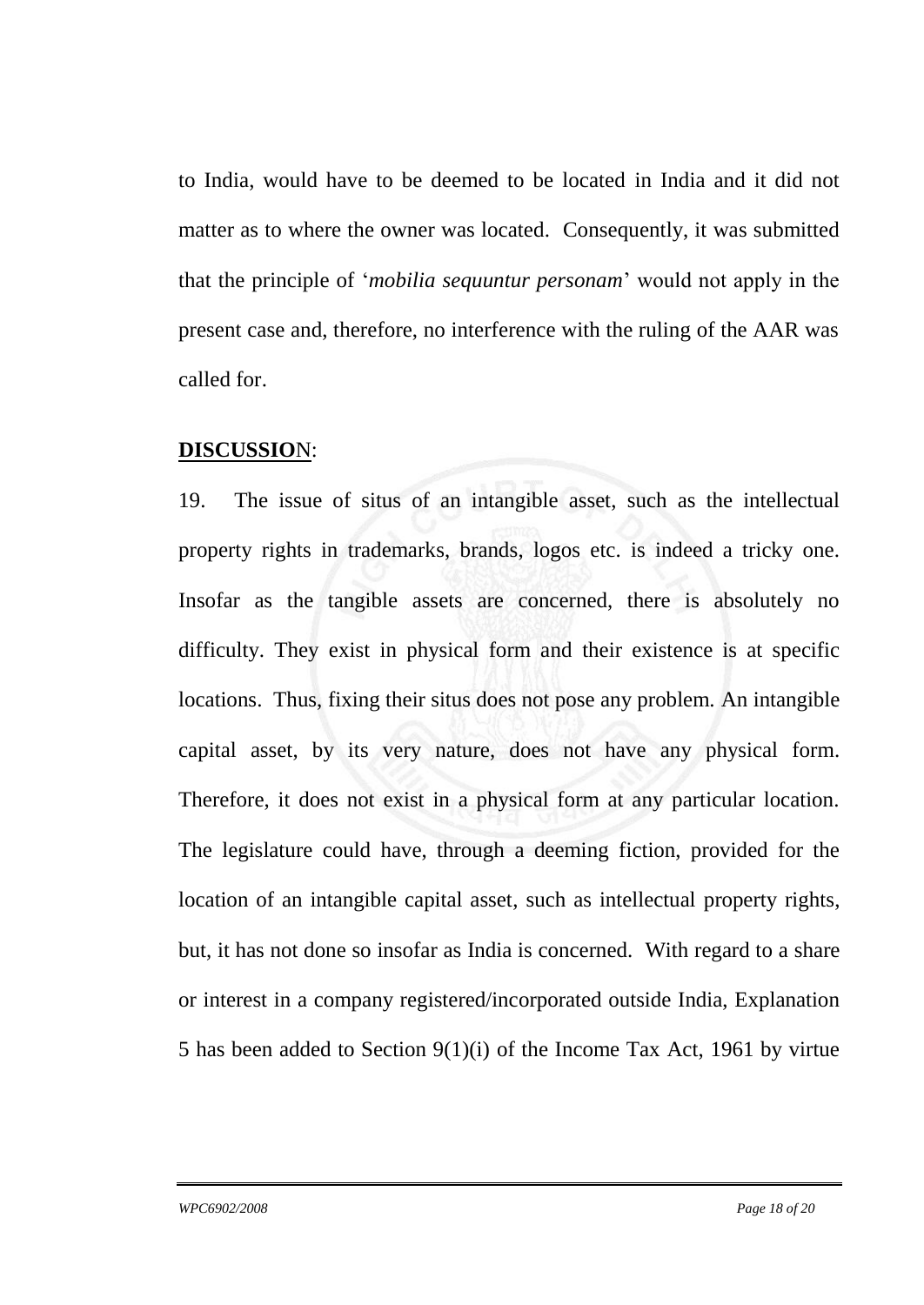of the Finance Act, 2012 with retrospective effect from 01.04.1962. The said Explanation 5 reads as under:-

"Explanation 5. – For the removal of doubts, it is hereby clarified that an asset or a capital asset being any share or interest in a company or entity registered or incorporated outside India shall be deemed to be and shall always be deemed to have been situated in India, if the share or interest derives, directly or indirectly, its value substantially from the assets located in India."

20. Thus, the legislature, where it wanted to specifically provide for a particular situation, as in the case of shares, where the share derives, directly or indirectly, its value substantially from assets located in India, it did so. There is no such provision with regard to intangible assets, such as trademarks, brands, logos, i.e., intellectual property rights. Therefore, the well accepted principle of '*mobilia sequuntur personam*' would have to be followed. The situs of the owner of an intangible asset would be the closest approximation of the situs of an intangible asset. This is an internationally accepted rule, unless it is altered by local legislation. Since there is no such alteration in the Indian context, we would agree with the submissions made on behalf of the petitioner that the situs of the trademarks and intellectual property rights, which were assigned pursuant to the ISPA, would not be in India. This is so because the owner thereof was not located in India at the time of the transaction.